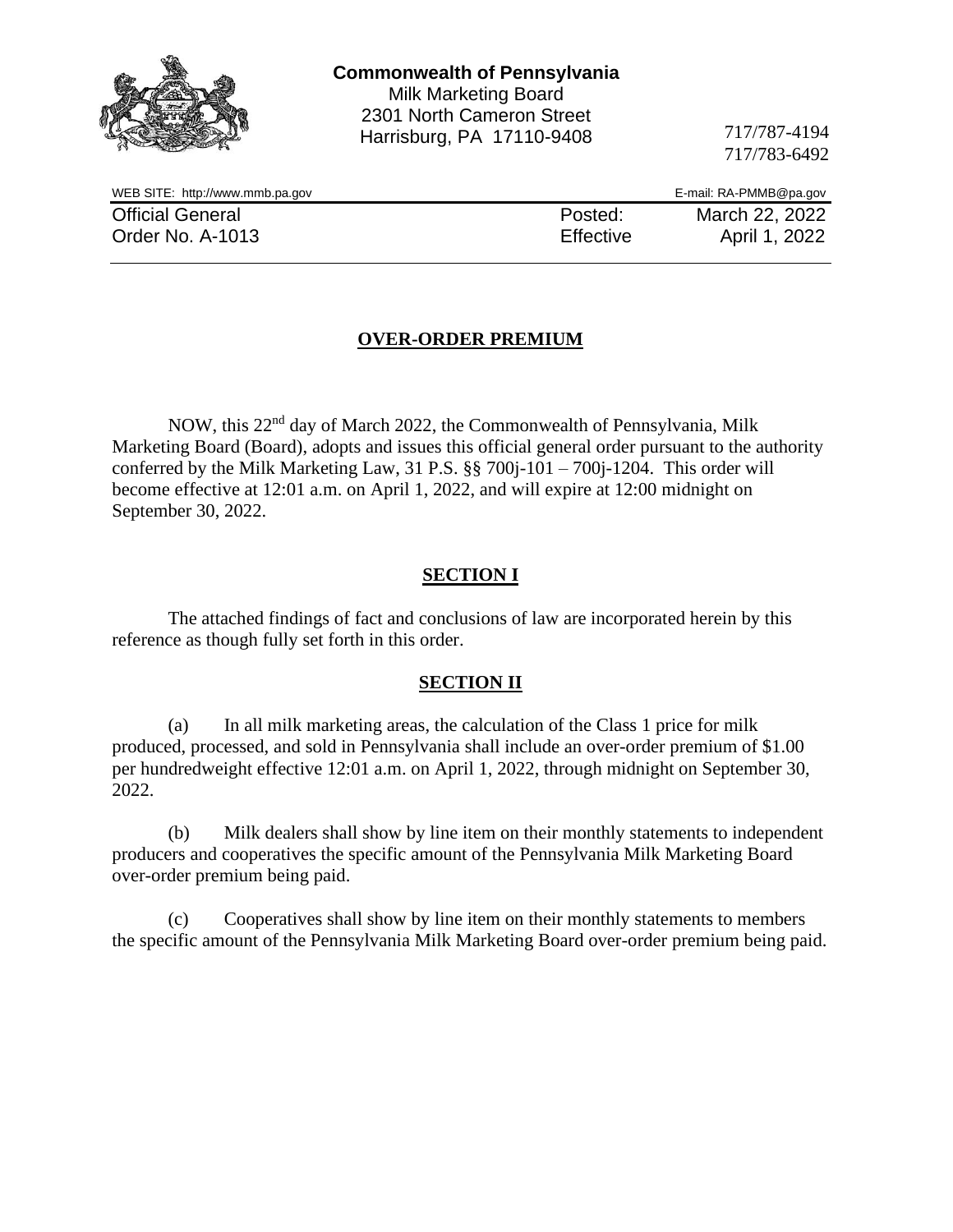## **SECTION III**

All parts of Official General Order A-893 not inconsistent with this order shall continue in effect.

# PENNSYLVANIA MILK MARKETING BOARD

\_\_\_\_\_\_\_\_\_\_\_\_\_\_\_\_\_\_\_\_\_\_\_\_\_\_\_\_\_\_\_\_\_\_\_\_\_\_\_\_\_\_

\_\_\_\_\_\_\_\_\_\_\_\_\_\_\_\_\_\_\_\_\_\_\_\_\_\_\_\_\_\_\_\_\_\_\_\_\_\_\_\_\_\_

\_\_\_\_\_\_\_\_\_\_\_\_\_\_\_\_\_\_\_\_\_\_\_\_\_\_\_\_\_\_\_\_\_\_\_\_\_\_\_\_\_\_

Robert N. Barley, Chairman

James A. Van Blarcom, Member

Kristi R. Kassimer, Consumer Member

Date: March 22, 2022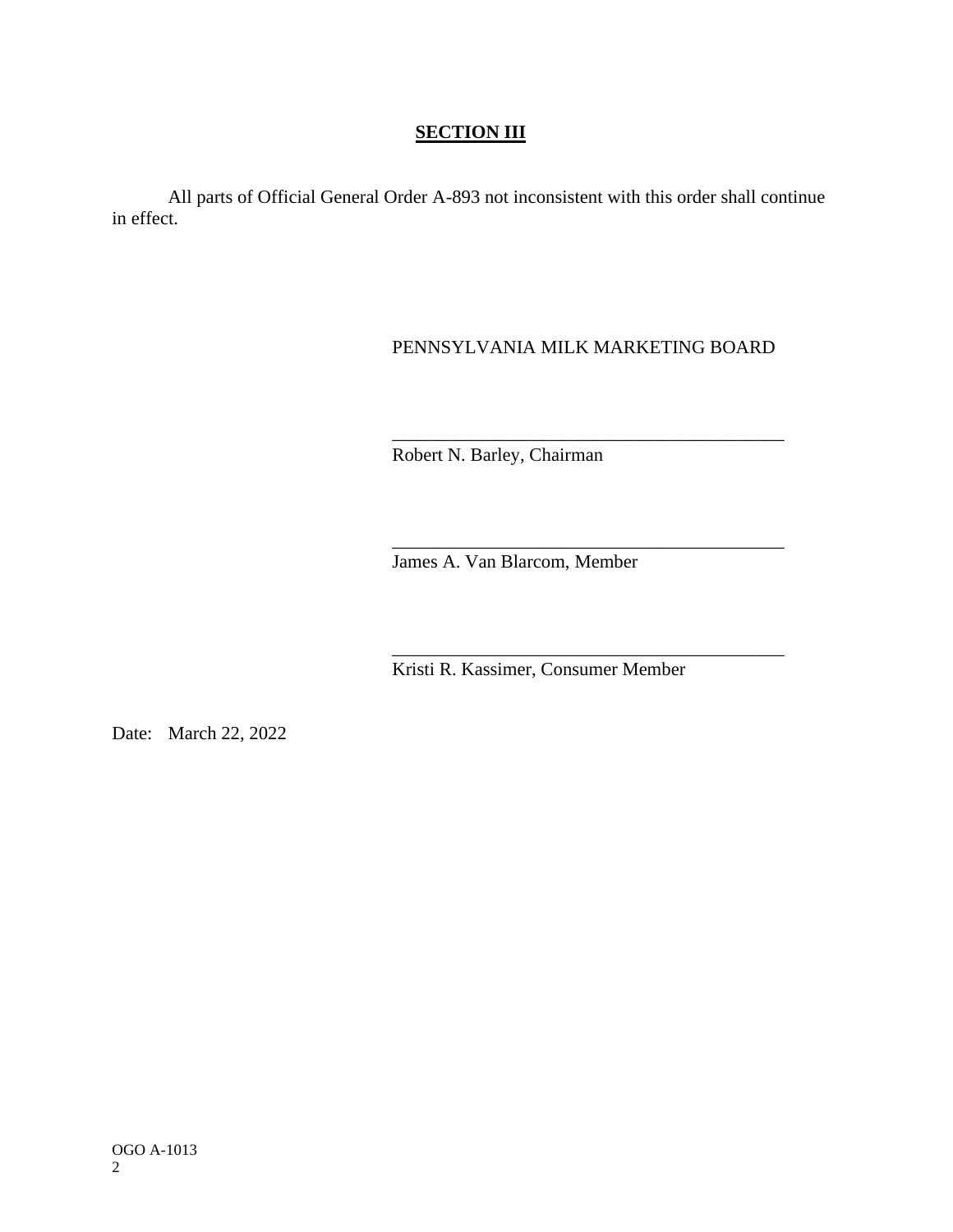#### **FINDINGS OF FACT AND CONCLUSIONS OF LAW OVER-ORDER PREMIUM HEARING March 2, 2022**

#### FINDINGS OF FACT

- 1. On March 2, 2022, the Pennsylvania Milk Marketing Board ("Board") held a hearing for all milk marketing areas to receive testimony and evidence concerning the level and duration of the over-order premium.
- 2. Notice of the hearing was published at 52 Pennsylvania Bulletin 926 on February 5, 2022, and was mailed to those who have requested mailed notice of Board hearings by means of Bulletin No. 1606, dated February 2, 2022.
- 3. Matt Espenshade testified on behalf of Pennsylvania State Grange. Mr. Espenshade is a seventh-generation dairy farmer, with his family owning and operating the farm since 1867. Mr. Espenshade and his father milk approximately 75 cows, with a 20,600 pound rolling herd average. They farm 260 acres, raising their own forages. The farm raises its own replacement heifers. Mr. Espenshade and his father work the farm with no hired help. Mr. Espenshade testified in support of fixing the over order premium at \$1.00 per hundredweight for the next six months.

Mr. Espenshade is a member of Mt. Joy Farmers Co-op ("Mt. Joy"). He testified that the net price he received on his most recent milk check was \$18.32 per hundredweight. That included a volume premium of 10 cents and an additional 10 cents for being under contract with the cooperative. Mr. Espenshade testified that members of the cooperative receive the Pennsylvania over-order premium regardless of their milk's class, processor location, and final destination. He testified that on his most recent statement he received 4.5 cents labeled as "special premium" and that the over-order premium is also used to subsidize quality bonuses.

Mt. Joy is affiliated with Dairy Farmers of America and subject to the Base Excess Program implemented by Dairy Farmers of America. Mr. Espenshade testified the Base Excess program has resulted in decreased net payments to farmers due to impacted market conditions for almost two years. He also testified that a "market adjustment" fee has been deducted from his milk check each month since 2014. Mr. Espenshade testified that his purchased feed costs have increased sharply. In addition, the supply chain issues, inflation, and price increases that have affected daily life for Americans have hit Pennsylvania's dairy sector very hard. Mr. Espenshade has experienced cost increases in a mastitis treatment product, an herbicide, and electricity rates.

Mr. Espenshade testified that the over-order premium does not support only farmers, but also supports the businesses farmers depend on. He testified that the over-order premium helps dairy producers maintain farm equity, pay down debt, and put money back into their local communities.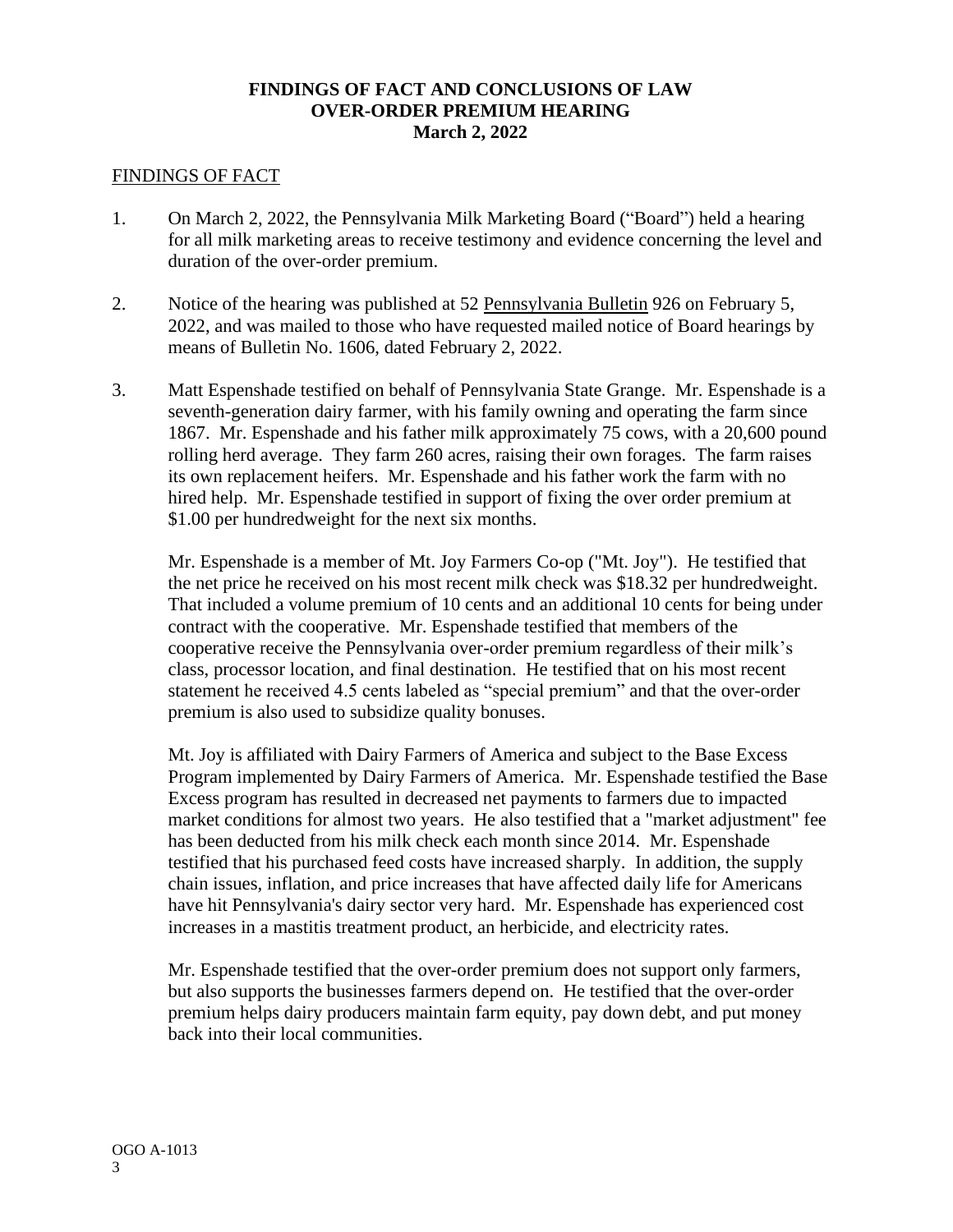4. Tim Wood testified. Mr. Wood is a dairy farmer in Tioga County. Mr. Wood testified that the over-order premium should be fixed at \$0.00 indefinitely.

Mr. Wood testified that the Pennsylvania Farm Bureau voted to support eliminating the over-order premium at its recent annual meeting. He testified that there was a "basic inequity" in the over-order premium distribution. Mr. Wood cited an article written by the Board's Secretary, Carol Hardbarger. According to Dr. Hardbarger's article, 641 independent producers received \$2,918,482, for an average of \$4,553 per farm, attributable to the over-order premium during the first six months of 2021. During the same period cooperatives received \$3,619,636, which Mr. Wood estimated would result in cooperative members receiving an average of \$905 per farm. Mr. Wood testified that the pricing system creates "winners and losers" among farmers who all face the same challenges in the extremely competitive dairy industry. Mr. Wood also testified that the over-order premium provides an incentive for Pennsylvania Class 1 plants to purchase out-of-state milk, displacing Pennsylvania-produced milk. Mr. Wood testified that his milk check has a \$2.35 marketing deduction and a \$2.00 hauling expense.

5. John Painter, II, testified on behalf of Pennsylvania Farm Bureau. Mr. Painter serves on Farm Bureau's Executive Committee and Board of Directors. He represents Farm Bureau's District 5, which is comprised of McKean, Potter, Tioga, Bradford, and Sullivan Counties. Mr. Painter and his brothers operate an organic dairy and crop farm in Tioga County, milking around 400 cows and farming 5,000 acres. Mr. Painter testified that the present over-order premium framework is inequitable to all dairy farmers, unfair to consumers, and provides opportunities for parties to avoid payment or distribution of the premium. Farm Bureau recommended that the over-order premium should be fixed at \$0.00 unless and until a more equitable system can be implemented.

Mr. Painter testified that the over-order premium meaningfully helps only a small segment of Pennsylvania dairy farmers. Farm Bureau believes this does more harm than good by fomenting strong and emotional dissension among Pennsylvania dairy farmers. Mr. Painter testified that dairy farmers who receive little to no support from the system are indifferent to openly hostile toward the over-order premium.

Mr. Painter testified that federal constitutional constraints limit the over-order premium to milk that is produced, processed, and sold in Pennsylvania, observing that past attempts to address any of those elements have been unsuccessful. He further testified that the produced, processed, and sold requirement creates an environment that's often to the detriment of the majority of Pennsylvania dairy farmers and retail milk consumers. Mr. Painter testified that the over-order premium is collected on every gallon of milk purchased at retail in Pennsylvania, with that additional cost intended to benefit Pennsylvania dairy farmers. He testified, however, that the intended benefit does not always come to pass. Mr. Painter testified that Farm Bureau believes that, while the over-order premium benefits some dairy farmers, its time has passed. Mr. Painter also testified that the fundamental economic changes needed for dairy farmers must be sought at the federal level.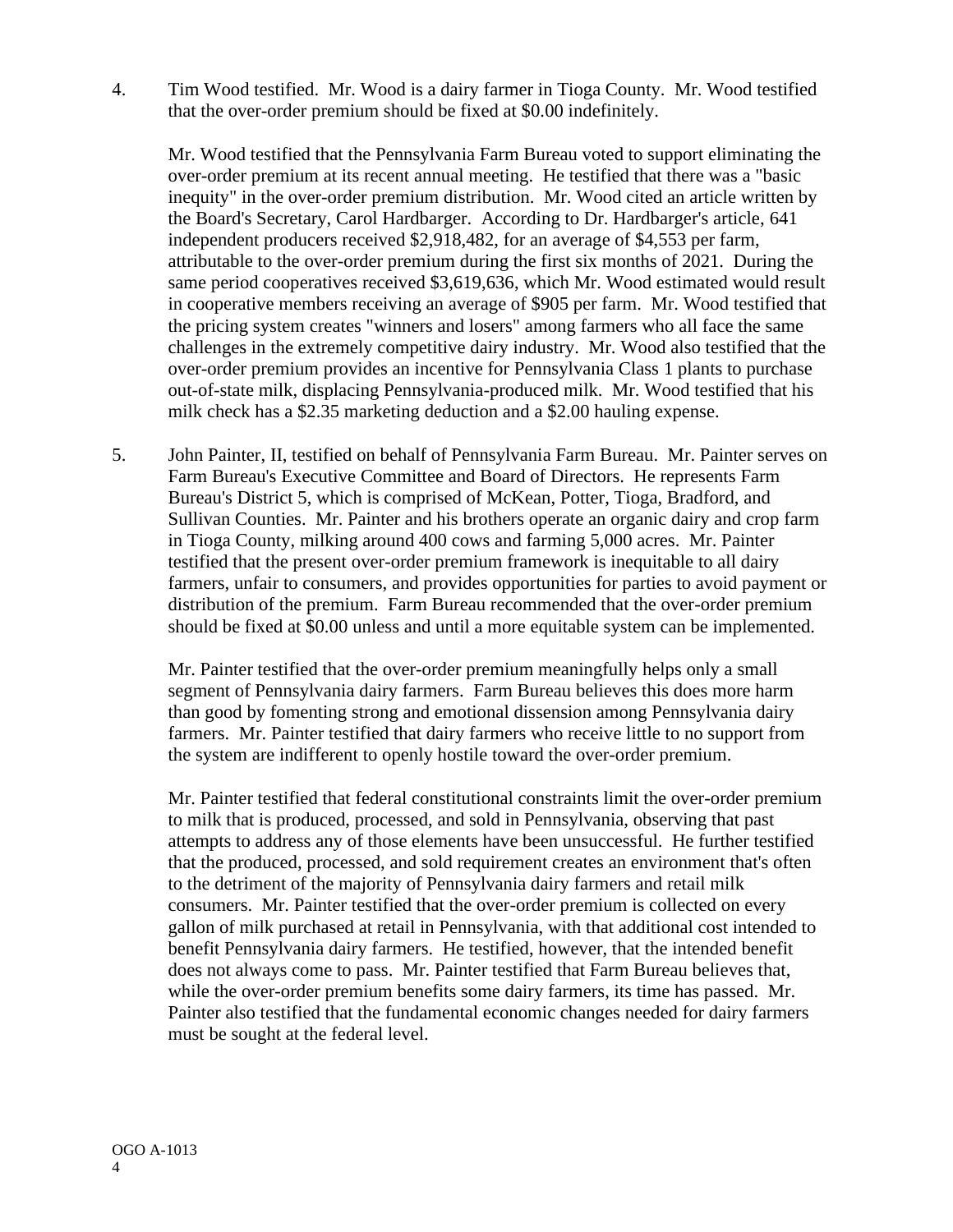6. Arden Tewksbury testified on behalf of Progressive Agriculture Organization, South Auburn Grange, Elk Lake School District, Susquehanna County Career and Technology Center, Northeast Intermediate Unit 19, and Farm Women United. Mr. Tewksbury recommended that the over-order premium be fixed at \$1.00 per hundredweight.

Mr. Tewksbury testified that the groups he represents support a \$1.00 over-order premium because neither the United States Congress nor the United States Department of Agriculture have solved the issue of unstable milk prices. Mr. Tewksbury noted that Readington Farms in New Jersey had recently notified its nearly 150 Pennsylvania producers it would close. He testified that Readington had paid a voluntary premium since the early 1980s and that now the majority of those dairy farmers may begin paying a marketing cost instead of receiving that negotiated premium.

7. Troye Cooper testified on behalf of Pennsylvania Association of Dairy Cooperatives as an expert in raw milk marketing and sales of milk from producers to handlers. Members of Pennsylvania Association of Dairy Cooperatives are Dairy Farmers of America, Inc.; Lanco Dairy Farms Co-op, Inc.; Land O' Lakes, Inc.; and Maryland & Virginia Milk Producers' Cooperative Association, Inc. Mr. Cooper recommended that the over-order premium be fixed at \$1.00 per hundredweight

Mr. Cooper testified that there were arguments to be made for both raising and lowering the over-order premium. He testified that the premium level must be supported by the marketplace. Mr. Cooper testified that on every farm in Pennsylvania costs are higher today than they were six months ago. Mr. Cooper also testified that most prominent dairy economists project the Class 1 mover to be \$3.00 to \$5.00 per hundredweight more than it was six months ago for the second and third quarters of 2022. He further testified that fluid milk sales have been declining over the past decade and that competitiveness for a share of those sales is "fierce."

Mr. Cooper testified, though, that chaos in the dairy marketplace continued on the heels of the COVID-19 pandemic. He cited labor shortages, inflationary costs and lack of reliable availability of raw materials, increased costs and lack of reliable availability of supplies and equipment, and the increasing costs and reduced availability of reliable transportation for both raw milk and packaged finished products. Mr. Cooper testified that fixing the over-order premium at \$1.00 per hundredweight for the next six months would likely be the only thing that remains stable for that timeframe.

8. Chuck Turner testified on behalf of the Pennsylvania Association of Milk Dealers. Mr. Turner is the President of Turner Dairy Farms ("Turner Dairy") in Penn Hills, Pennsylvania. Mr. Turner testified in support of fixing the over-order premium at \$1.00 per hundredweight for six months.

Mr. Turner testified that Turner Dairy milk regularly wins awards at national product competitions, that consumer surveys always rank taste as the number one reason people buy the products they buy, that milk needs to taste good the entire time through its bestby date, and that this quality starts on the independent dairy farms that supply Turner Dairy. Mr. Turner testified that Turner Dairy's microbiological quality requirements are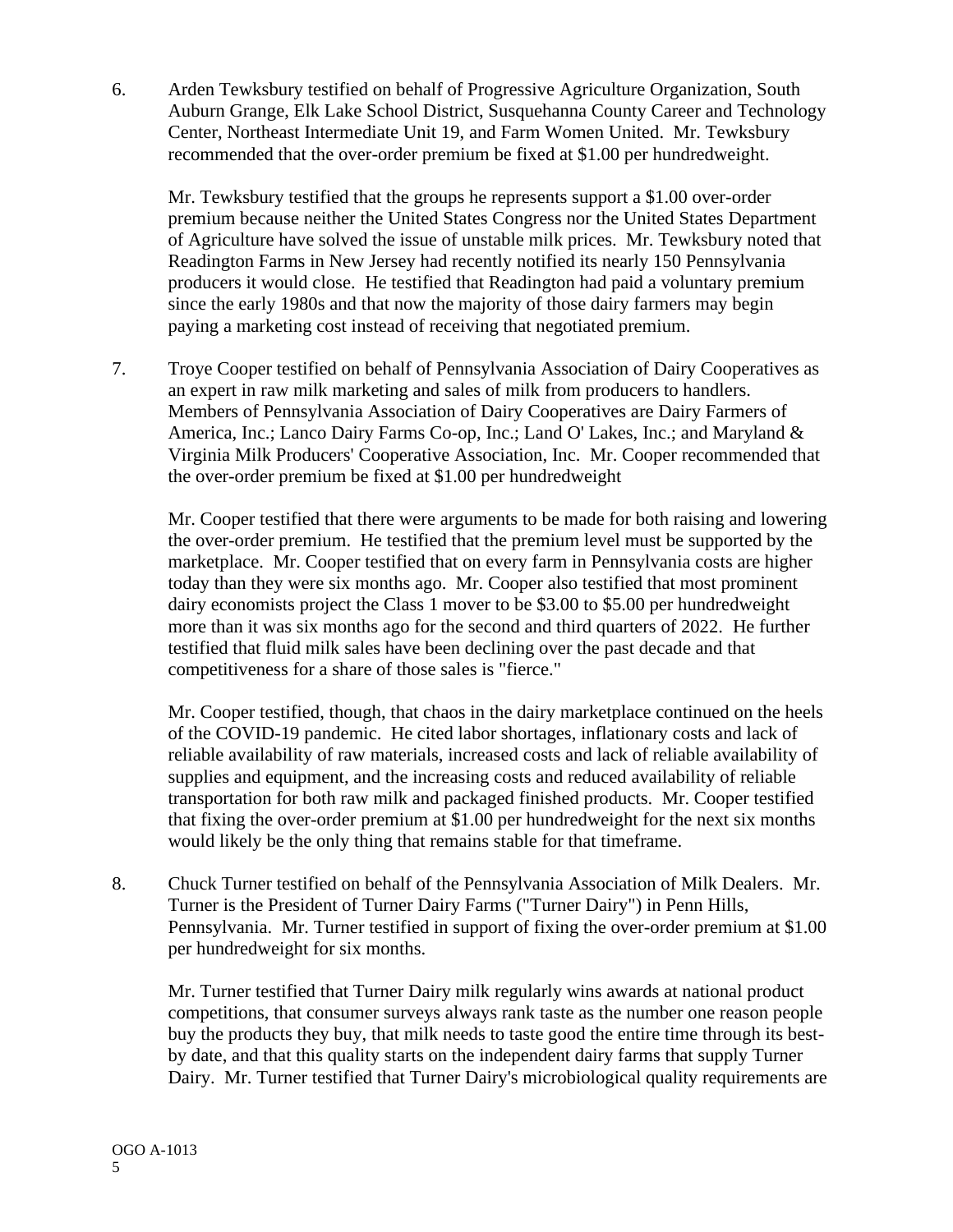probably its biggest differentiator. Those microbiological standards include three random producer samples tested every month for standard plate count ("SPC") and preliminary incubation count, in contrast to the state requirement of once per month; bacteria count of less than 20,000 SPC, in contrast to less than 100,000 SPC required by the Pasteurized Milk Ordinance ("PMO") and Pennsylvania Department of Agriculture ("PDA"); and testing every load of milk for bacteria before it is received. Turner Dairy expects every load of raw milk it receives to have a bacteria count that meets the PMO and PDA standard for pasteurized milk. Mr. Turner testified that dairy farmers must be financially rewarded for the meticulous cleaning required to meet Turner Dairy's microbiological standards. Mr. Turner explained that the blend price in the federal order system provides no incentive for producers to do the extra work required to ship milk to a Class 1 plant because federal orders generally take money out of milk checks of producers shipping to Class 1 plants and distribute it to producers who ship to Class 2, 3, and 4 plants so that all regulated producers get essentially the same milk price. Mr. Turner testified that the over-order premium restores some of the financial incentive for dairy farmers to produce for a Class 1 plant.

Mr. Turner testified fixing the over-order premium at \$0.00 would do serious financial damage to hundreds of Pennsylvania farm families and do some financial harm to thousands of Pennsylvania farm families. Mr. Turner also testified that in the absence of the mandated over-order premium Turner Dairy could and would pay a voluntary premium. However, Mr. Turner testified that Turner Dairy would probably not be able to recover the full amount of the premium in its wholesale prices, which would put downward pressure on the amount of premium it could pay and hurt its profitability. Mr. Turner noted that fluid milk plants had closed this year in Ohio and New Jersey and testified that the over-order premium is important to Pennsylvania Class 1 plants and the producers who ship to them.

9. Kevin George testified. Mr. George operates a dairy farm in Indiana County with his brother and their wives, milking 550 cows and farming 1,370 acres. Mr. George testified in support of fixing the over-order premium at \$1.00 per hundredweight.

Mr. George testified that he was facing the following increased costs: urea would increase in 2022 to over \$900 per ton from \$460 per ton in 2021; seed cost; Round-Up would increase 47% from 2021 to 2022; fuel cost; milk hauling rate would increase 5.68%; and health and liability insurance premiums. Mr. George testified that all dairy farmers would experience increased costs.

Mr. George also testified that meeting Turner Dairy's quality standards required him to incur additional costs. Mr. George changes inflations and hoses sooner than necessary, he installed a special hot water system to produce and keep 400 gallons of water at a constant 180 degrees for washing milk equipment, he upgraded milk parlor equipment to enhance cleaning, and he washes milking equipment every  $7\frac{1}{2}$  hours rather than at the end of all milk groups. Mr. George testified that the over-order premium is important to his ability to meet the demands of shipping to a high quality Class 1 processor. He also testified that his family, his employees, and the businesses they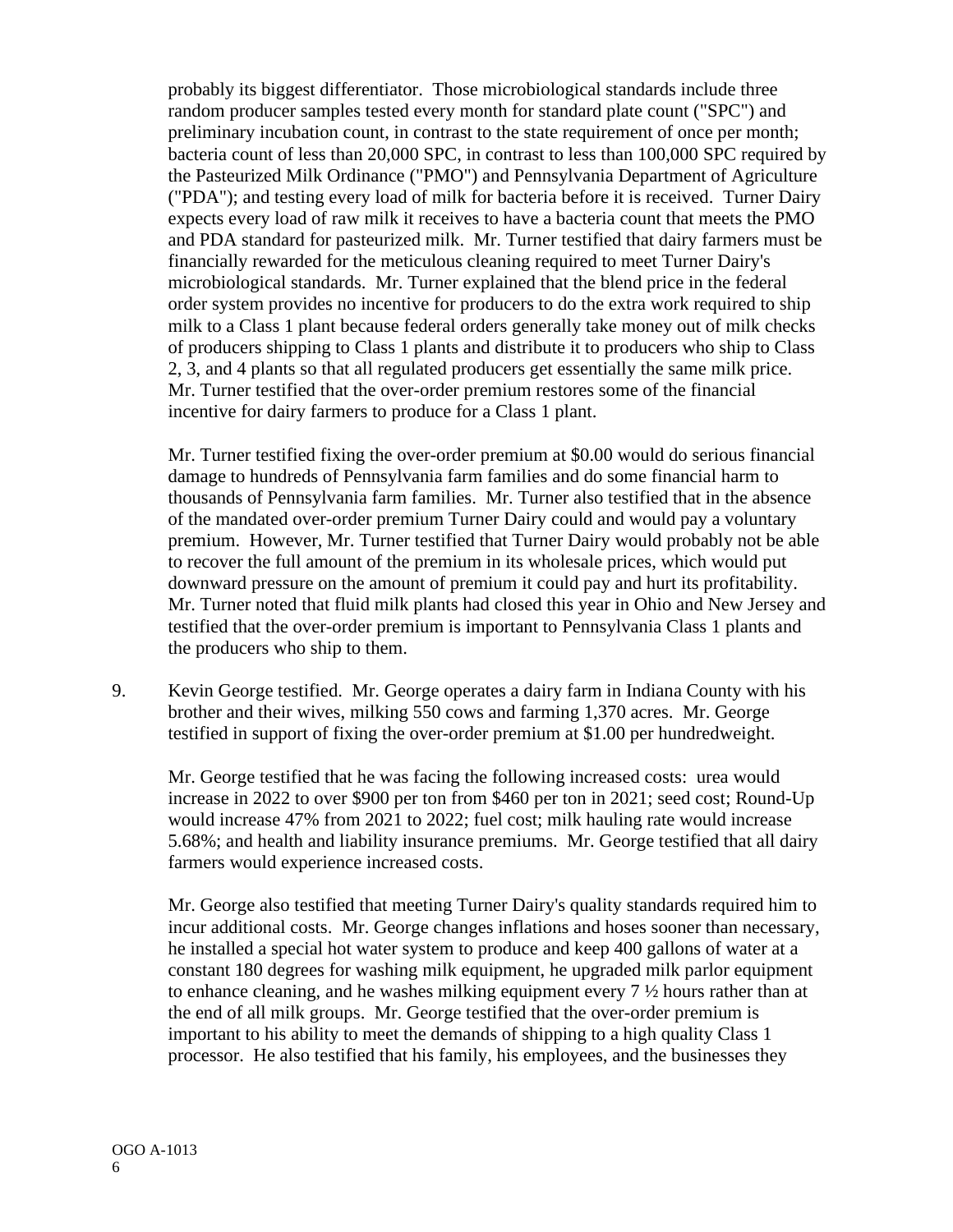patronize rely on the over-order premium, with the success of his business positively impacting his community.

10. The Board finds that the over-order premium should be set at \$1.00 per hundredweight from April 1, 2022, through September 30, 2022.

In so finding, the Board relies on the credible and persuasive testimony of Mr. Espenshade, Mr. Tewksbury, Mr. Cooper, Mr. Turner, and Mr. George. The totality of their testimony demonstrated the positive impact the over-order premium has on different segments of Pennsylvania's dairy industry, including independent producers, cooperative producers, and Class 1 processors.

The testimony of Mr. Cooper, Mr. George, and Mr. Espenshade also demonstrated that producer costs are increasing and, as Mr. Cooper testified, the dairy industry continues to face "chaos" following the COVID-19 pandemic. The Board finds particularly important Mr. Cooper's testimony that fixing the over-order premium at \$1.00 per hundredweight would likely be the only thing in the dairy industry that remains stable over the next six months. We believe that this stability is important for the next six months.

Mr. Wood's testimony is credible. Mr. Painter's testimony is credible. The Board understands that they believe the over-order premium is not distributed in a "fair and equitable" way (Mr. Wood) and that the "present over-order premium framework is inequitable to all dairy farmers, generally unfair to consumers, and leaves opportunities for parties seeking to avoid payment or distribution" (Mr. Painter). While there may be issues with the over-order premium, we are more persuaded by the testimony regarding the positive impact of the over-order premium than we are by testimony regarding issues with the over-order premium.

We find that fixing the over-order premium at \$1.00 per hundredweight for six months best addresses the current economic and marketing environment.